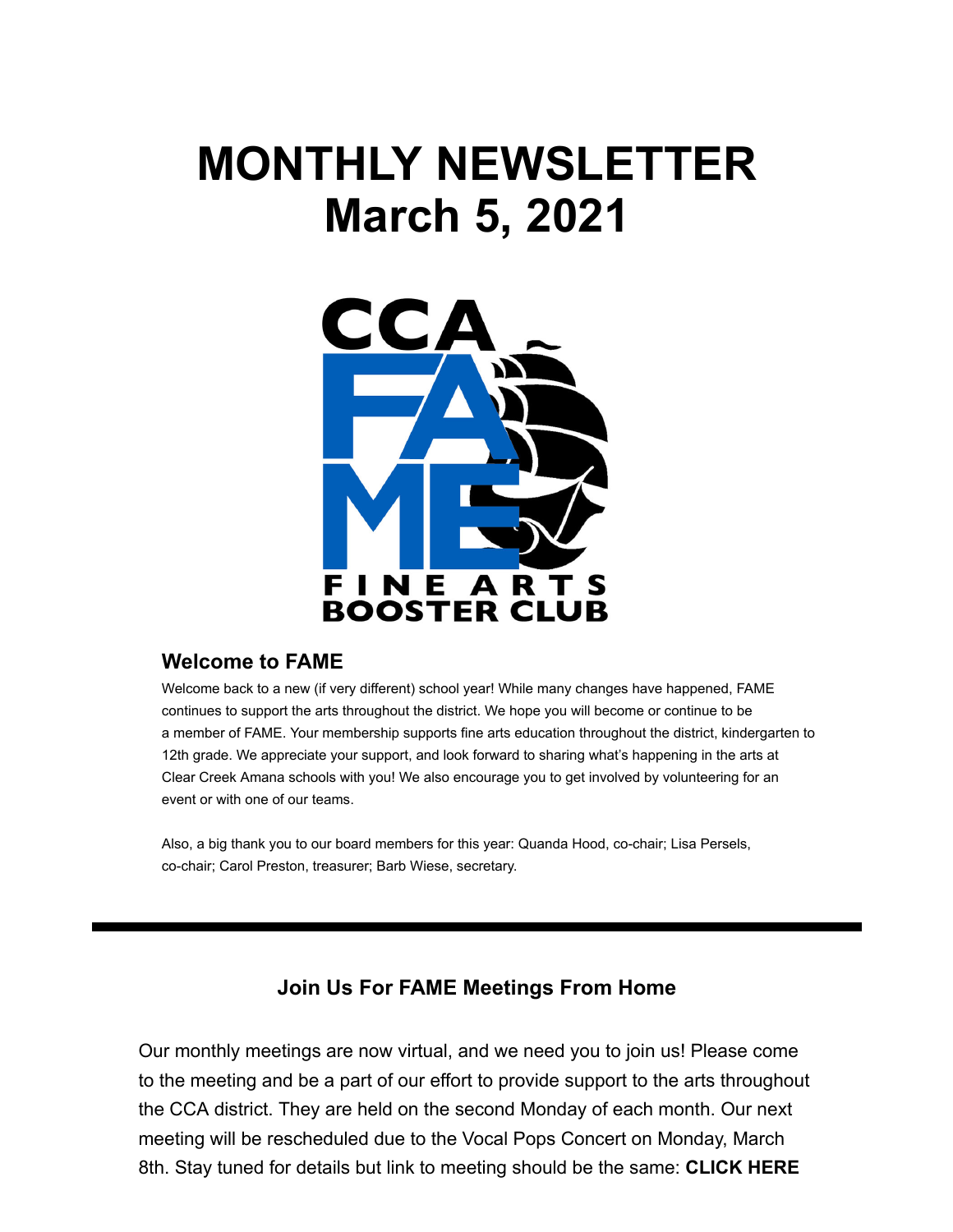#### (https://www.ccafame.org/so/5dNW2tDP8/c?

[w=g88JetT2I\\_QAk74ZRh8LzVlLT45PoiOAJDzPpOkwSEI.eyJ1IjoiaHR0cHM6Ly9t](https://www.ccafame.org/so/5dNW2tDP8/c?w=g88JetT2I_QAk74ZRh8LzVlLT45PoiOAJDzPpOkwSEI.eyJ1IjoiaHR0cHM6Ly9tZWV0Lmdvb2dsZS5jb20vZWZ6LXV1ZmQtaHF1IiwiciI6ImRkNDZjNjM2LTljYmYtNDM1Zi0zM2FkLTQyNzEzYTA0ZDU0ZSIsIm0iOiJscCJ9) ZWV0Lmdvb2dsZS5jb20vZWZ6LXV1ZmQtaHF1IiwiciI6ImRkNDZjNjM2LTljYmYt NDM1Zi0zM2FkLTQyNzEzYTA0ZDU0ZSIsIm0iOiJscCJ9)

#### **Volunteer with FAME!**

We may be socially distant, but we are still active and in need of volunteers! Here are three upcoming opportunities.

1. **Shrek silent auction**. Although the traditional pancake breakfast fundraiser for the high school musical will not be possible this year, we are hoping to still hold a silent auction. Please email ccafame@gmail.com if you would like to help organize this effort or have something to donate to the auction.

**2. Fundraising help.** Staying safe and socially distant makes our "traditional" fundraisers like marching band carwash, Monster Band dinner, Spring Swing, and the musical pancake breakfast challenging. But we still want to raise funds to support the arts throughout CCA! We need people with creative ideas for virtual or socially distant fundraisers, and people who are willing to help make them happen. Email **ccafame@gmail.com**

**(https://www.ccafame.org/so/5dNW2tDP8/c?w=GpNZchLJ2AL-zLhw1-23Hl0dDowiDlkFLbOLV6gppA.eyJ1IjoiaHR0cHM6Ly9tYWlsdG86Y2NhZmFtZUBnbWFpbC5jb20iL [CJyIjoiMDFkZDkyYjMtZjUxMi00NWFjLWJjYTYtMWEwNTczMzlmNmY3IiwibSI6ImxwIn0\)](https://www.ccafame.org/so/5dNW2tDP8/c?w=GpNZchLJ2AL-zLhw1-23Hl0dDo-wiDlkFLbOLV6gppA.eyJ1IjoiaHR0cHM6Ly9tYWlsdG86Y2NhZmFtZUBnbWFpbC5jb20iLCJyIjoiMDFkZDkyYjMtZjUxMi00NWFjLWJjYTYtMWEwNTczMzlmNmY3IiwibSI6ImxwIn0)** if you are able to help!

**3. Communications list.** We need someone to review and update our list of area print, radio, online, and church/business advertisers. We use this list to reach out in our community and share all the amazing and wonderful work our students do in the Clear Creek Amana School District. We want to be better at sharing our good news throughout the area! If you are interested, email us at ccafame@gmail.com (https://www.ccafame.org/so/5dNW2tDP8/c? w=4\_JqfGI7jSflIpPEFtiVL4pWxHz7LdTNAuz8TUmj-

[6k.eyJ1IjoiaHR0cHM6Ly9jY2FmYW1lQGdtYWlsLmNvbSIsInIiOiIwMWRkOTJiMy1mNTEyLT](https://www.ccafame.org/so/5dNW2tDP8/c?w=4_JqfGI7jSflIpPEFtiVL4pWxHz7LdTNAuz8TUmj-6k.eyJ1IjoiaHR0cHM6Ly9jY2FmYW1lQGdtYWlsLmNvbSIsInIiOiIwMWRkOTJiMy1mNTEyLTQ1YWMtYmNhNi0xYTA1NzMzOWY2ZjciLCJtIjoibHAifQ) Q1YWMtYmNhNi0xYTA1NzMzOWY2ZjciLCJtIjoibHAifQ) or visit us on Facebook!

#### **Become a Member or Renew Your Membership**

FAME needs you! We are committed to supporting the arts at CCA, but we can't do it without your support. FAME helps art teachers purchase supplies and special equipment for students to use, supports school plays, helps purchase instruments and equipment for music programs, and offers scholarships to graduating seniors planning to continue in the fine arts.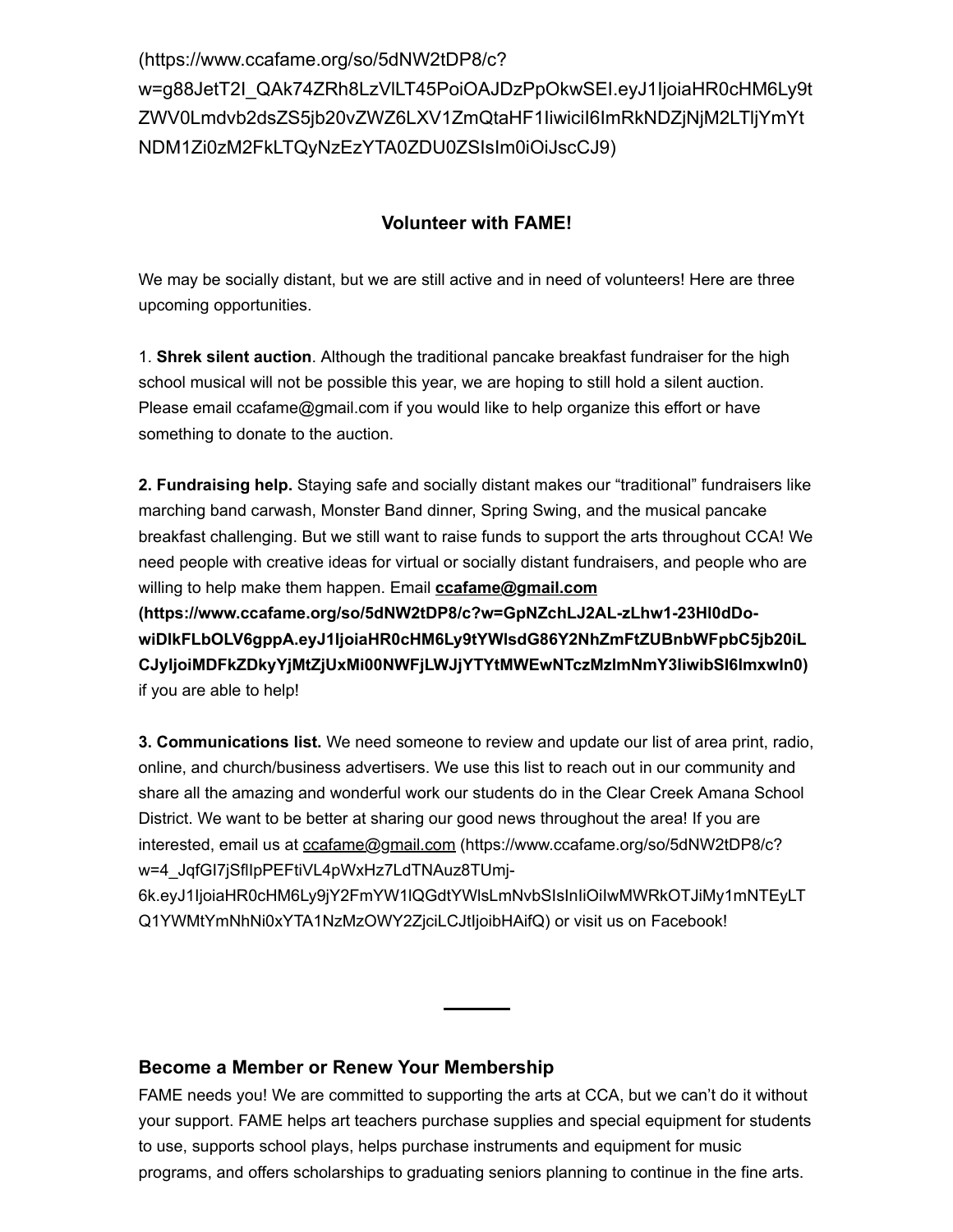This year with its added challenges we have helped purchase specialized PPE for the fine arts programs. With luck we will be able to return to normal activities soon. When we do our volunteers help host events, provide food for group activities, and conduct fundraisers. Please consider joining, whether your child is in kindergarten or high school!

Annual membership per family is \$40. You can register as a new member or renew your annual membership at this link: **Individual Membership**

(https://www.ccafame.org/so/5dNW2tDP8/c?

w=aa6fckQ6vkdd4Hgz9hOcg\_gLWGoQyN5mZOAjiki2aMY.eyJ1IjoiaHR0cHM6Ly93d3cuY2N [hZmFtZS5vcmcvcHJvZHVjdC1wYWdlL2luZG1lbWJlcnNoaXAiLCJyIjoiNWIxNDlmZmUtMWQ](https://www.ccafame.org/so/5dNW2tDP8/c?w=aa6fckQ6vkdd4Hgz9hOcg_gLWGoQyN5mZOAjiki2aMY.eyJ1IjoiaHR0cHM6Ly93d3cuY2NhZmFtZS5vcmcvcHJvZHVjdC1wYWdlL2luZG1lbWJlcnNoaXAiLCJyIjoiNWIxNDlmZmUtMWQ0ZS00MTU3LTk3NWMtYzE1ZjY2OTgzZGQzIiwibSI6ImxwIn0) 0ZS00MTU3LTk3NWMtYzE1ZjY2OTgzZGQzIiwibSI6ImxwIn0) . We also welcome support from local businesses. In return for a business membership, we will promote your business as a supporter of FAME and fine arts at CCA. Business memberships are \$250 and can be found at the link for: **Business Membership** . If you would like to show the world your support of FAME, window decals can be purchased for just \$5 at **CCA FAME Window Decal** (https://www.ccafame.org/so/5dNW2tDP8/c?w=JvWU\_-

czLRToWHacs0kPrP8Ojpx1ajrmB2SeOwferxU.eyJ1IjoiaHR0cHM6Ly93d3cuY2NhZmFtZS5v [cmcvcHJvZHVjdC1wYWdlL2NjYS1mYW1lLXdpbmRvdy1kZWNhbCIsInIiOiI1YjE0OWZmZS0](https://www.ccafame.org/so/5dNW2tDP8/c?w=JvWU_-czLRToWHacs0kPrP8Ojpx1ajrmB2SeOwferxU.eyJ1IjoiaHR0cHM6Ly93d3cuY2NhZmFtZS5vcmcvcHJvZHVjdC1wYWdlL2NjYS1mYW1lLXdpbmRvdy1kZWNhbCIsInIiOiI1YjE0OWZmZS0xZDRlLTQxNTctOTc1Yy1jMTVmNjY5ODNkZDMiLCJtIjoibHAifQ) xZDRlLTQxNTctOTc1Yy1jMTVmNjY5ODNkZDMiLCJtIjoibHAifQ) .

## **Senior Scholarships- Apply Now!**

FAME is offering two \$500 scholarships to senior CCA students who plan to pursue the fine arts in college.

The scholarships are open to students who have been involved in any form of fine arts and do not require majoring in a fine art, only continued involvement in the arts at the college of the student's choice.

Details and an online application form can be found on the FAME website on the Scholarship page. Students may also submit an application by email.

## **Scholarship applications are due April 1, 2021.**

We encourage all seniors in the fine arts to apply!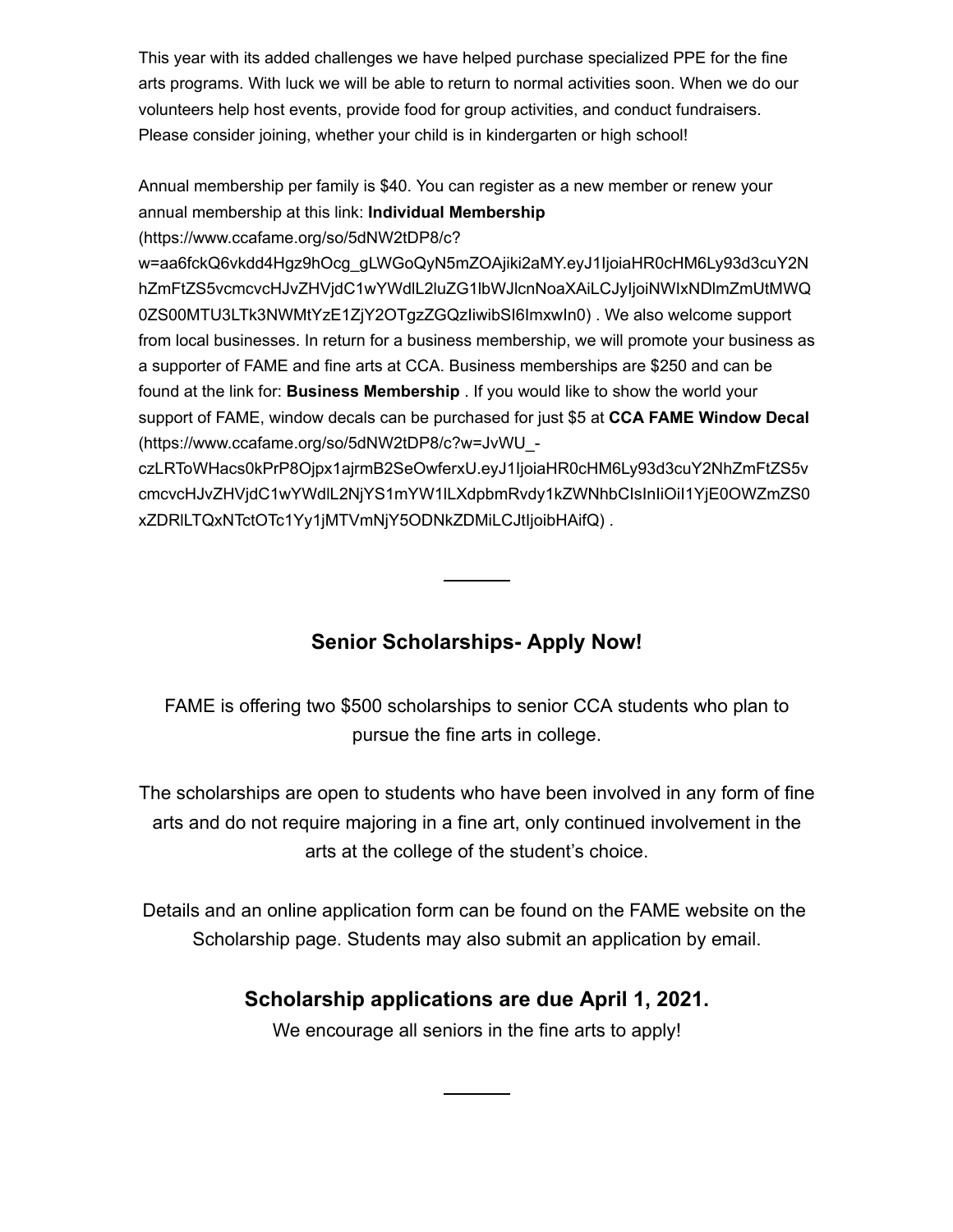

## **Congratulation Musical Theatre Ensemble "Six"!**

Several groups were chosen to compete at Large Group Speech State Speech on February 6. The Musical Theatre ensemble "Six" was one of seven area high school groups selected for All State Speech. Congratulations!!!

Group members (L to R) are Audrey Rice, Sadie Rummel, Teagan Bollers, Haley Tackaberry, Amelia Keller, and Morgan Malli.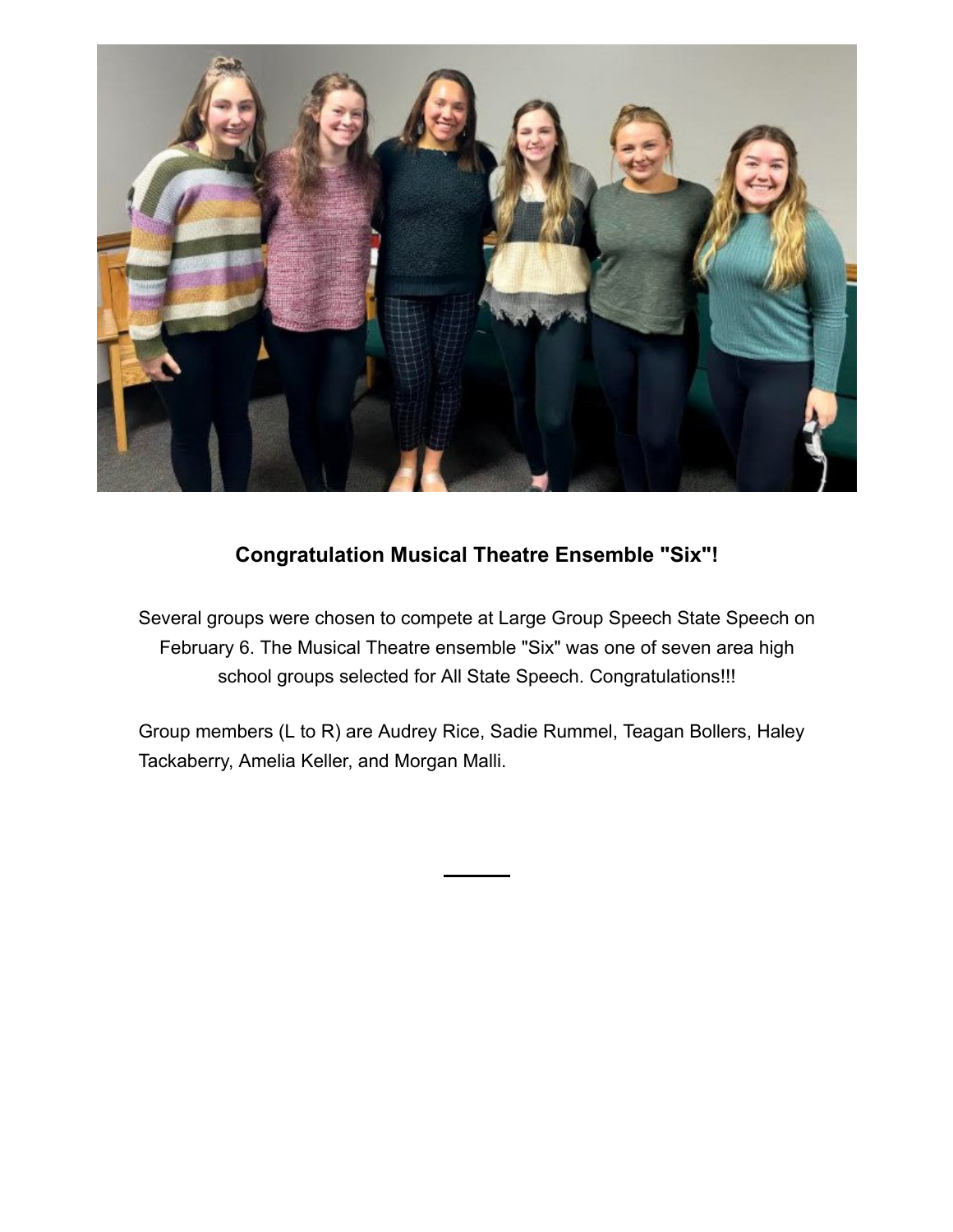

# **Show Choir Continues to Rock their Competitions**

From Tracy Williams: Congratulations to Vocal Dynamics for placing 3rd at Central Lee Show Choir competition. This was the first time ever that we beat out Keokuk, who has a strong show choir program. Awesome job!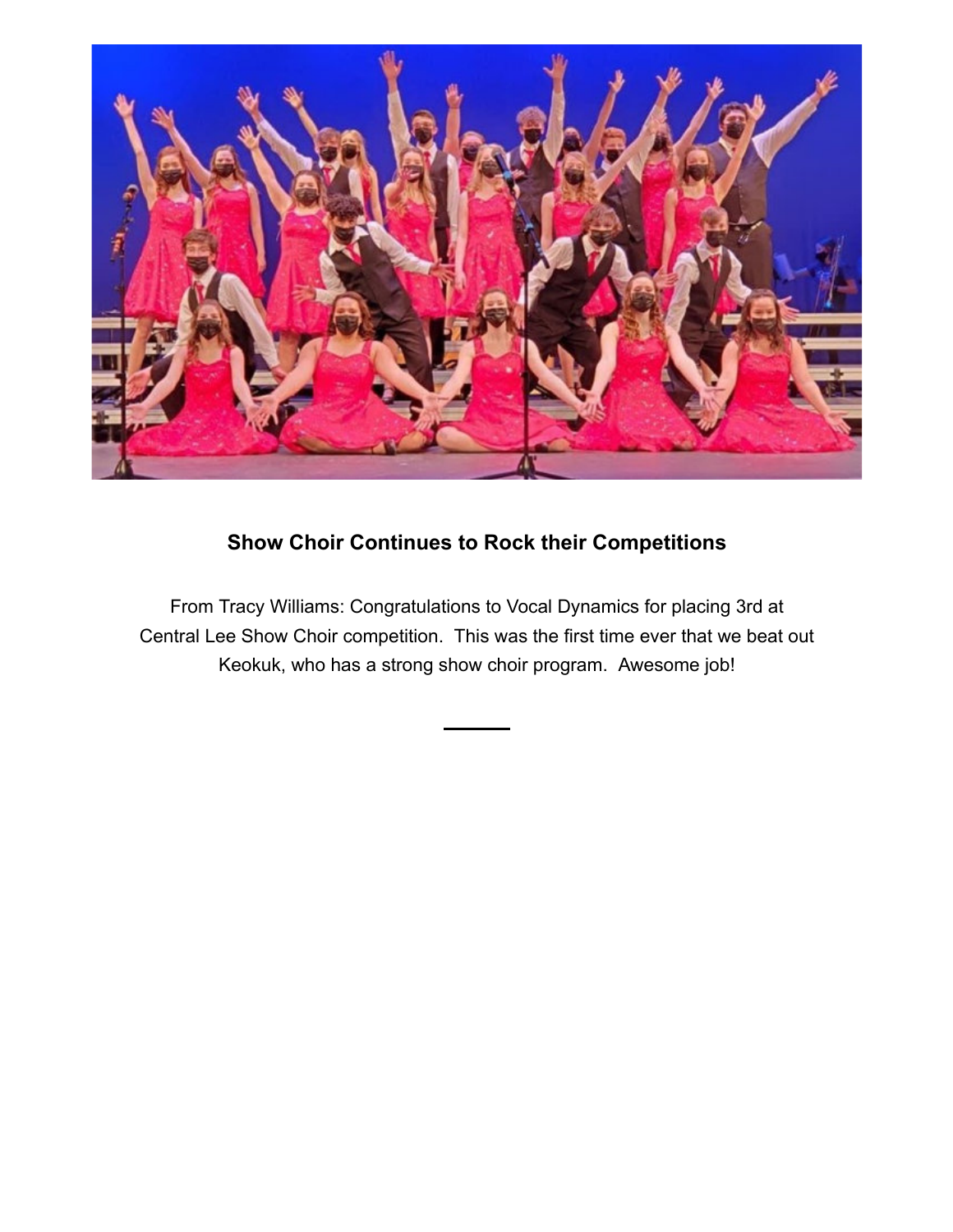

## **Beating the Drums at Amana Elementary**

At Amana Elementary, students in grades 3-5 were able to learn and experience Japanese Taiko Drumming this past month. They learned how taiko drums are made, how and where they are played, and listened to the group Kodo, a famous Taiko Drumming Ensemble from Japan. Students learned two drumming patterns using vocables (aka rhythm sounds) and then applied them by playing it on their bucket drums. Each student had the opportunity to play the lead pattern on the lead drum at the head of the class.

**Show Choir Showcase and Vocal Pops Concert are Virtual**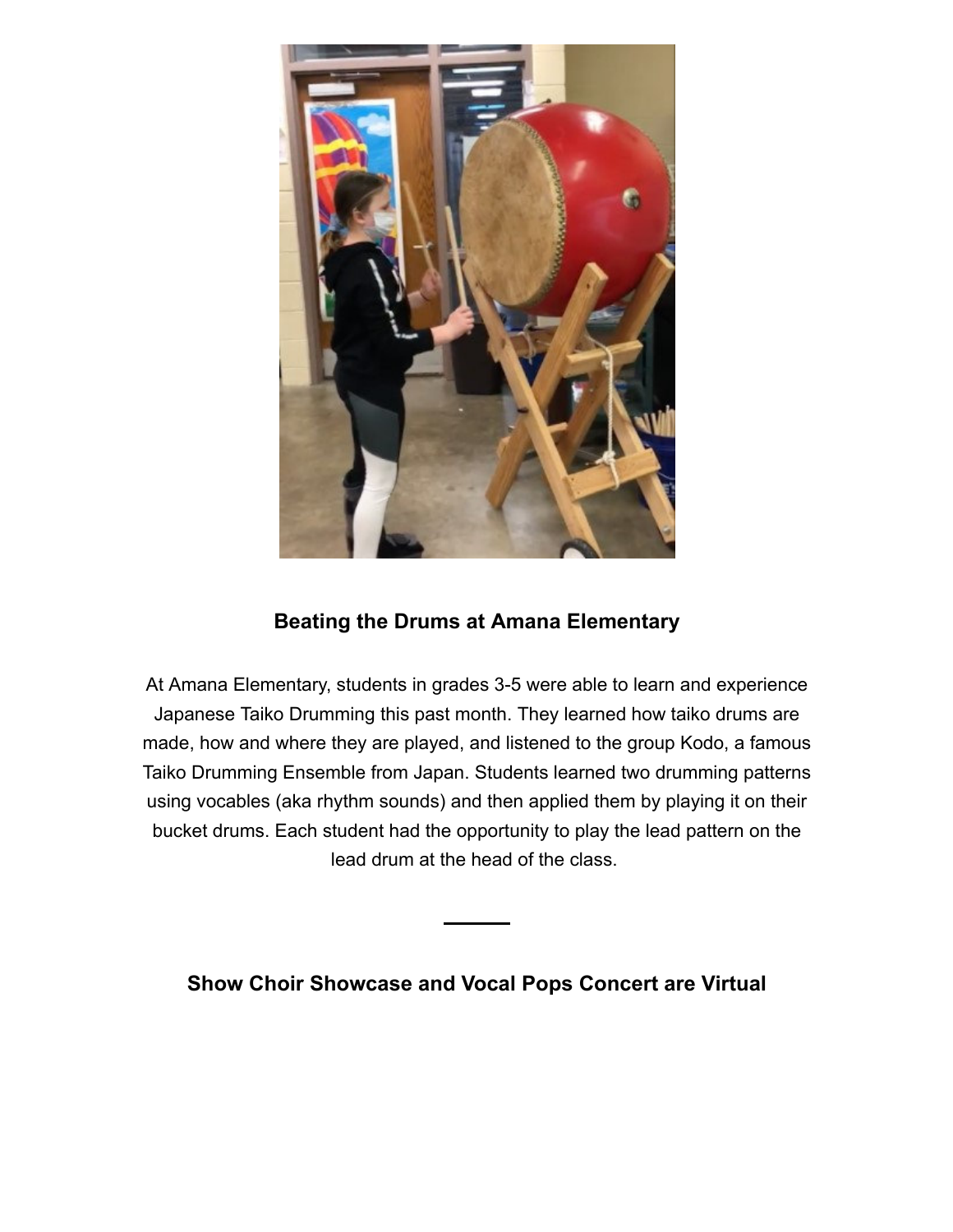

Link to live stream: **S** (https://www.ccafame.org/so/5dNW2tDP8/c? w=Bb0UqWvITI0EVdiEx8Rb0teqsiD1aul\_g\_1r7CF4vy8.eyJ1IjoiaHR0cH [M6Ly95b3V0dS5iZS85YkkySjlQM3lBayIsInIiOiJmM2U1MTAyNi1lZTE4L](https://www.ccafame.org/so/5dNW2tDP8/c?w=Bb0UqWvITI0EVdiEx8Rb0teqsiD1aul_g_1r7CF4vy8.eyJ1IjoiaHR0cHM6Ly95b3V0dS5iZS85YkkySjlQM3lBayIsInIiOiJmM2U1MTAyNi1lZTE4LTRhMDgtMjYyNy1lZWE5ZjcxMzM3OTAiLCJtIjoibHAifQ) TRhMDgtMjYyNy1lZWE5ZjcxMzM3OTAiLCJtIjoibHAifQ)**how Choir Showcase** (https://www.ccafame.org/so/5dNW2tDP8/c? w=Bb0UqWvITI0EVdiEx8Rb0teqsiD1aul\_g\_1r7CF4vy8.eyJ1IjoiaHR0cH [M6Ly95b3V0dS5iZS85YkkySjlQM3lBayIsInIiOiJmM2U1MTAyNi1lZTE4L](https://www.ccafame.org/so/5dNW2tDP8/c?w=Bb0UqWvITI0EVdiEx8Rb0teqsiD1aul_g_1r7CF4vy8.eyJ1IjoiaHR0cHM6Ly95b3V0dS5iZS85YkkySjlQM3lBayIsInIiOiJmM2U1MTAyNi1lZTE4LTRhMDgtMjYyNy1lZWE5ZjcxMzM3OTAiLCJtIjoibHAifQ) TRhMDgtMjYyNy1lZWE5ZjcxMzM3OTAiLCJtIjoibHAifQ)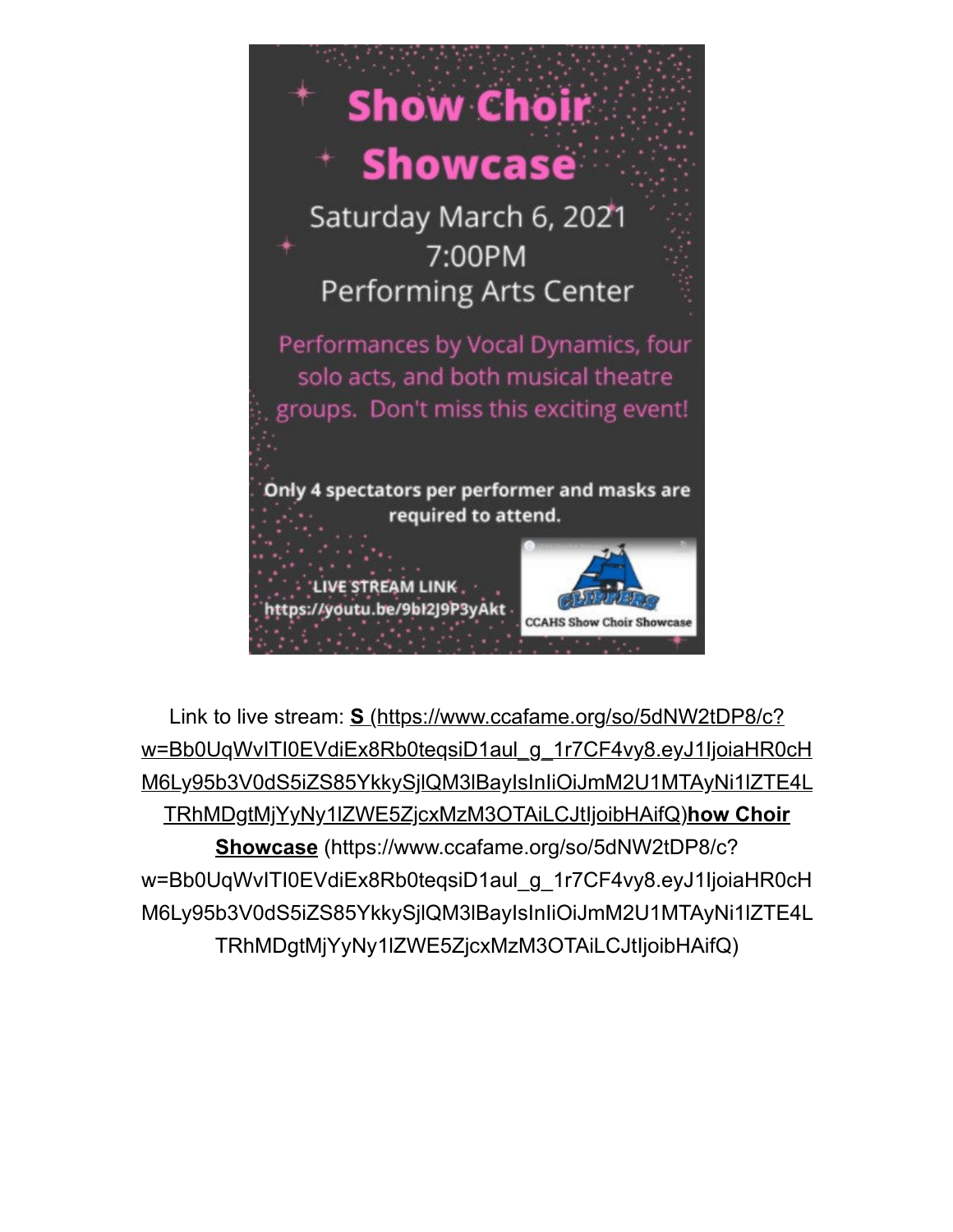

Link to live stream: **Vocal Pops Concert** (https://www.ccafame.org/so/5dNW2tDP8/c? w=ZvWMiDz9ZNxaiknWIa3ebxJ4SLW0pQCTYWAPm8U6oWI.eyJ1Ijoia [HR0cHM6Ly95b3V0dS5iZS9CN0o2UjJycHYwRSIsInIiOiJjODM5ZDk2Yi](https://www.ccafame.org/so/5dNW2tDP8/c?w=ZvWMiDz9ZNxaiknWIa3ebxJ4SLW0pQCTYWAPm8U6oWI.eyJ1IjoiaHR0cHM6Ly95b3V0dS5iZS9CN0o2UjJycHYwRSIsInIiOiJjODM5ZDk2Yi1jYzVkLTQ0MjEtYzVhNC1kM2Y2NzEzNTA0ZmUiLCJtIjoibHAifQ) 1jYzVkLTQ0MjEtYzVhNC1kM2Y2NzEzNTA0ZmUiLCJtIjoibHAifQ)

**Shrek Returns!**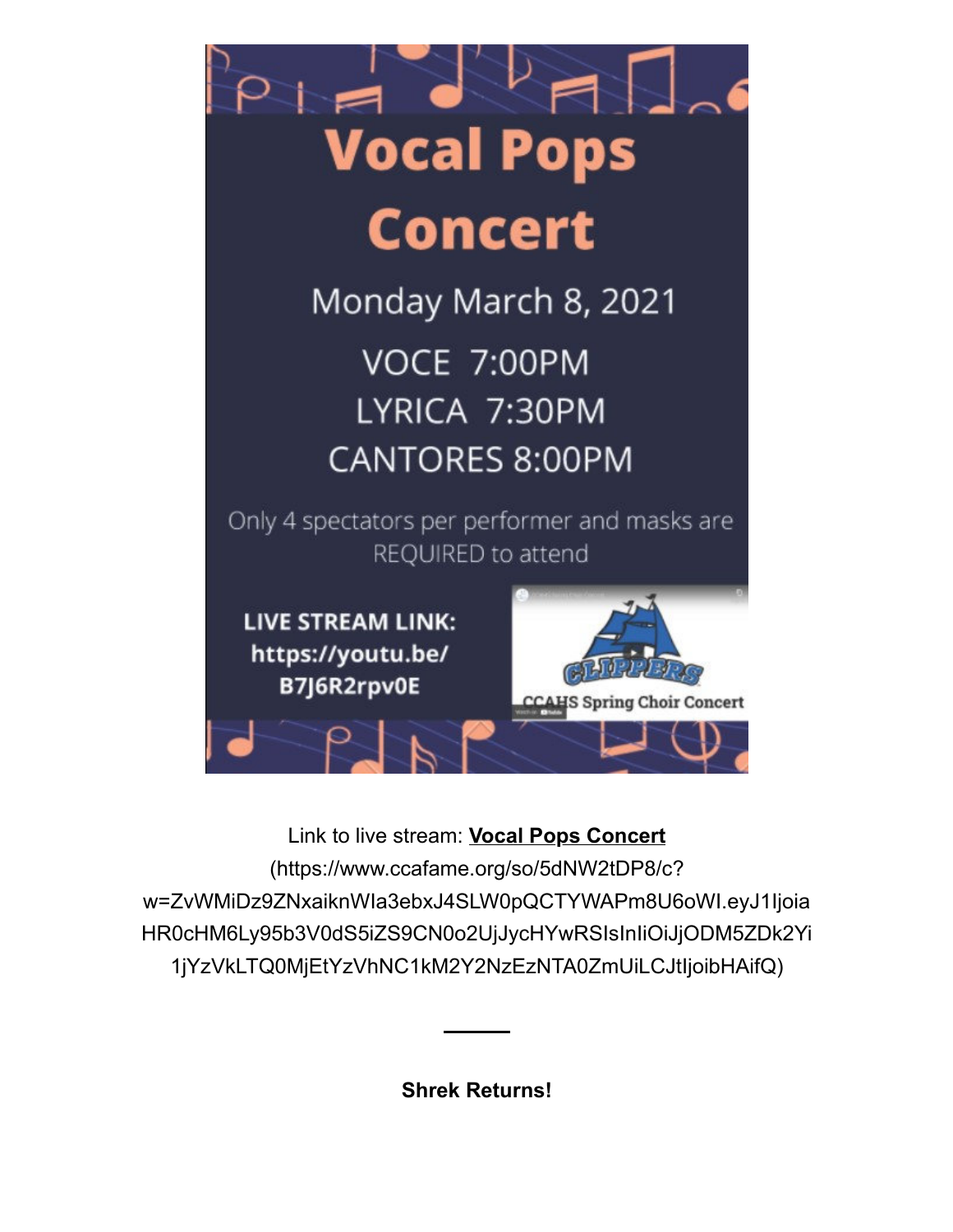Announcing the performance of Shrek! It is tentatively scheduled for April 15 & 16 at 7:00 and April 17 at 2:00 and 7:00. This will be dependent on safety guidelines when April gets here, so stay tuned for updates to planned performances! Kudos to all the students working hard to make this a great performance. We look forward to seeing you!

#### **Full Cast**

**Shrek:** Joey Lepire (understudy Grant Versteegh) **Princess Fiona:** Laurel Preston (understudy Samantha Scheetz) **Donkey:** Morgan Malli (understudy Teagan Bollers) **Lord Farquaad/Knight #2:** Alex Barloon (understudy Brock Sherman) **Dragon/Wicked Witch:** Dakaria Matthews (understudy Alyssa Vance) **Gingy/S.P. Fairy/Duloc Dancer/Dancing Rat:** Teagan Bollers (understudy Audrey Rice) **Pinnocchio/Puppeteer:** Rachel Astorino (understudy Ashlyn Pitcher) **Mama Bear/Mama Ogre:** Alyssa Vance (understudy Sadie Rummel) **Teen Fiona/Ugly Duckling:** Audrey Rice (understudy Natalie Stewart) **Fairy Godmother/Duloc Dancer/Dancing Rat:** Sadie Rummel **Humpty Dumpty/Dancing Rat/Bluebird:** Sedona Helmke **Pig #1/Knight #3/Puppeteer:** Ace Helgens **Pig #2/3 Blind Mice:** Ashlyn Pitcher **Pig #3/Pied Piper:** Moriah Karkosh **Captain of the Guard/Knight #1/Bishop:** Brock Sherman **Peter Pan/3 Blind Mice/Duloc Dancer:** Natalie Stewart **Big Bad Wolf:** Jerell Rush **Papa Bear:** Brayden Crawford **Baby Bear/Greeter:** Lexi Baty **3 Blind Mice/Duloc Dancer/Dancing Rat/Choir:** Sydney Emmel **Duloc Dancer/Dancing Rat/Choir:** Gwen Choun, Kaitlin Watson, Anna Lode, Mary Macumber **Guard/Young Shrek:** Tyler Mundt **Guard:** Nash Fisher **Young Fiona:** Viola Laffey

### **Other Upcoming Fine Arts Events**

Currently many fine arts events are on hold. We will update the calendar as we learn when events will be. The full CCA fine arts calendar is available at **CCA**

**FAME Calendar** (https://www.ccafame.org/so/5dNW2tDP8/c?

w=kfjoOECFjt\_aEesIKv65rhaJjMvt-

nOIzIMPRYCvF3Q.eyJ1IjoiaHR0cHM6Ly9jYWxlbmRhci5nb29nbGUuY29tL2Nhb [GVuZGFyL2IvMS9yP2NpZD1ZMk5oWm1GdFpVQm5iV0ZwYkM1amIyMCZwbGk](https://www.ccafame.org/so/5dNW2tDP8/c?w=kfjoOECFjt_aEesIKv65rhaJjMvt-nOIzIMPRYCvF3Q.eyJ1IjoiaHR0cHM6Ly9jYWxlbmRhci5nb29nbGUuY29tL2NhbGVuZGFyL2IvMS9yP2NpZD1ZMk5oWm1GdFpVQm5iV0ZwYkM1amIyMCZwbGk9MSIsInIiOiI0YmI1NzNhNS0zMWQxLTQ5ZmQtZjM3Ny1kOTRhYTJiZDdhNDUiLCJtIjoibHAifQ) 9MSIsInIiOiI0YmI1NzNhNS0zMWQxLTQ5ZmQtZjM3Ny1kOTRhYTJiZDdhNDUiL CJtIjoibHAifQ).